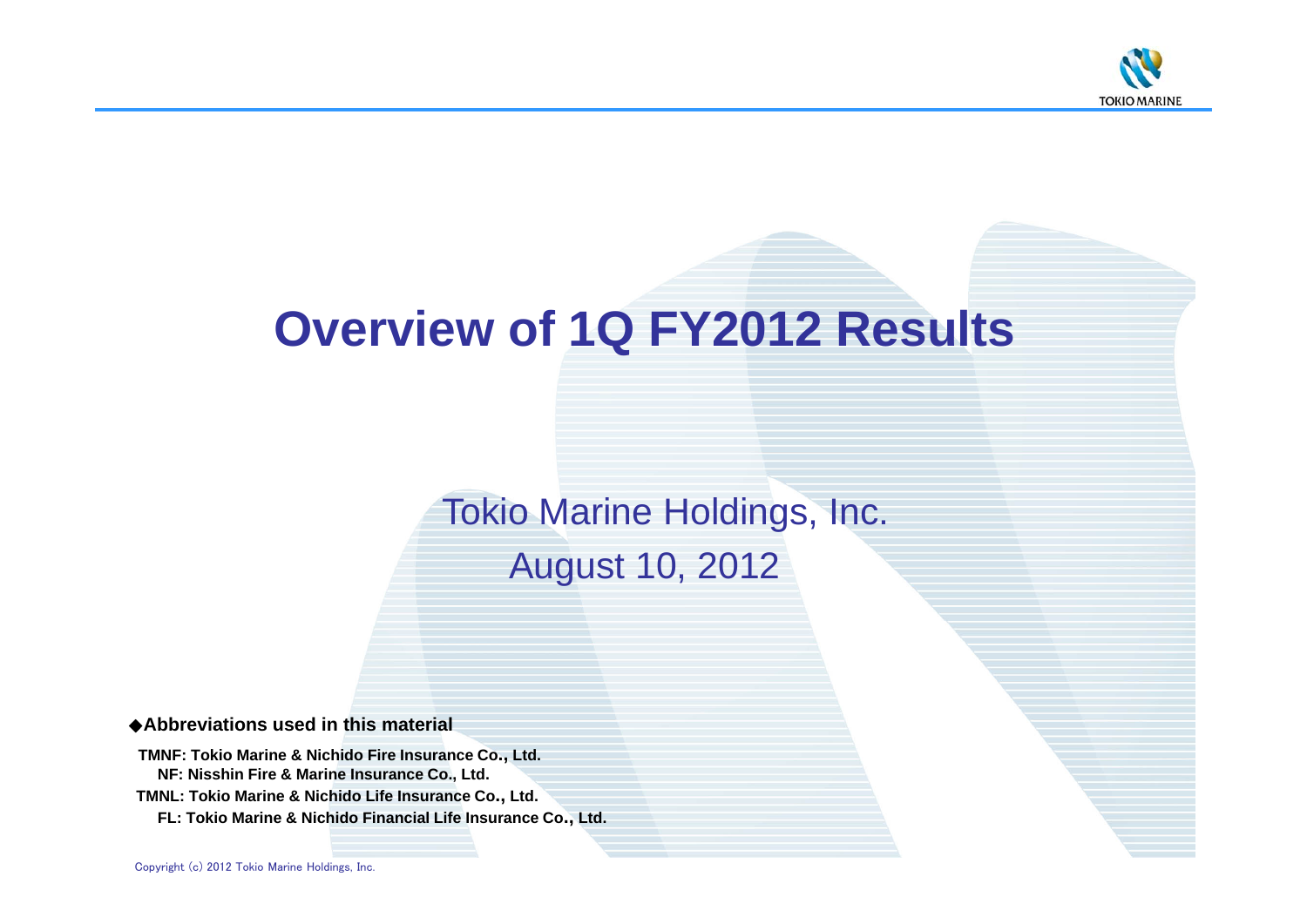# **Consolidated Results - 1**



### **Ordinary Income** (billions of yen) 917.0 962.5 959.9 **150.5216.7 128.4 110.069.8 76.2 105.884.5 596.1 598.9627.7**FY20101QFY20111QFY2012 $1<sub>O</sub>$ YoY **Change** ■ Net Premiums Written 4.8% ■Life Premiums 13.6% ■Investment Income 9.3% ■Other -40.7%

#### $\bullet$ Increased in domestic non-life insurance business

including TMNF, as well as in international insurance business

### Life Insurance Premiums

Net Premiums Written

 $\bullet$  Increased driven by premiums growth of in-force policies at TMNL in addition to favorable sales growth of a new product in Asian life subsidiaries and affiliates

### Investment Income

 $\bullet$  Increased mainly due to an increase in gains on sales of securities at TMNF and other group companies

### **Other**

 $\bullet$  Decreased mainly due to a decline in gains from reversal of underwriting reserve for residential earthquake insurance, which was taken down owing to the Great East Japan Earthquake in 1Q FY2011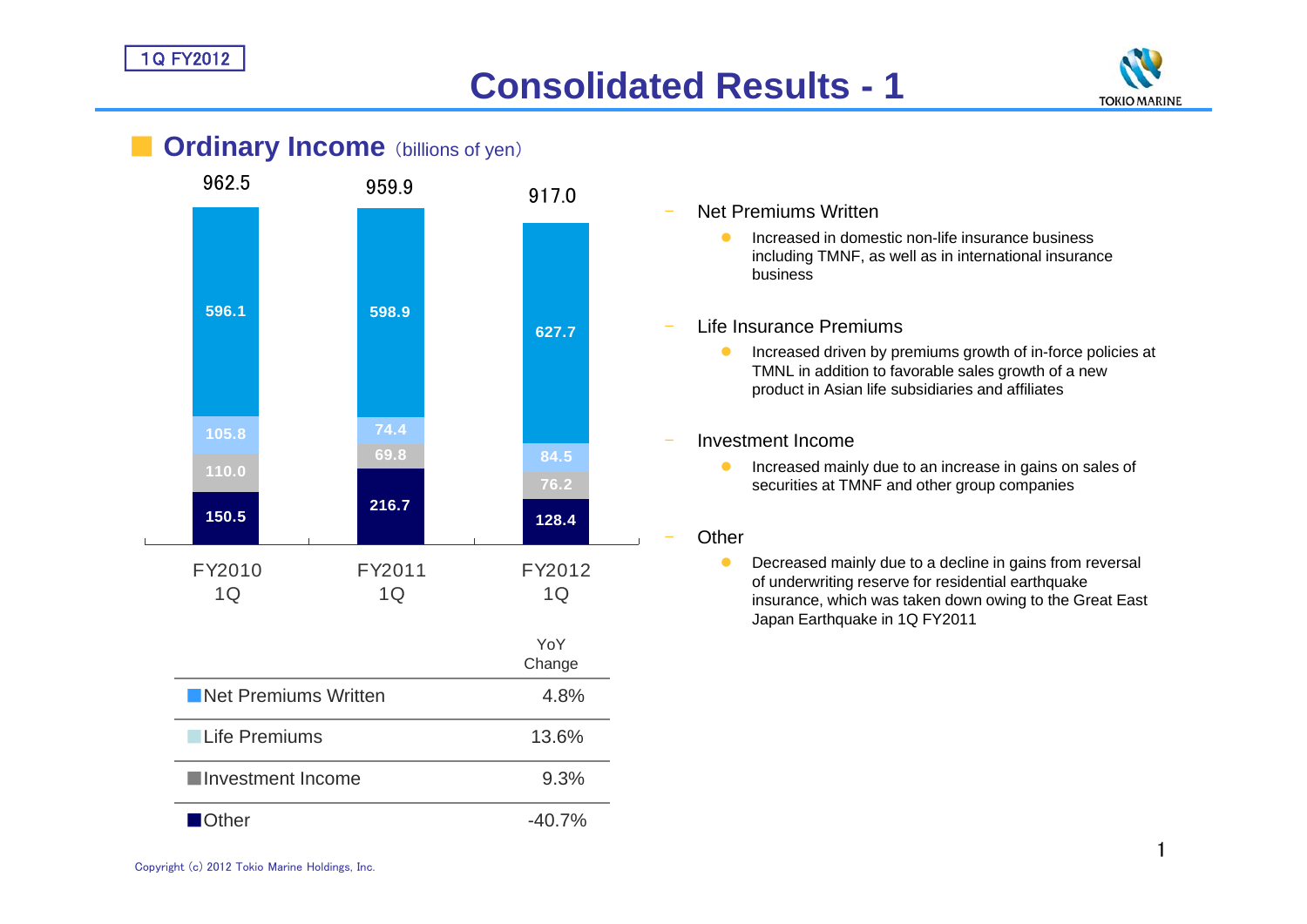

#### ■**Ordinary Profit** (billions of yen)



|                                 | (billions of yen) |              |         |  |  |
|---------------------------------|-------------------|--------------|---------|--|--|
|                                 | FY2011<br>1Q      | FY2012<br>1Q | Change  |  |  |
| Domestic Non-Life (DNL)         | 93.0              | 38.0         | $-55.0$ |  |  |
| Domestic Life (DL)              | 5.2               | 2.5          | $-2.6$  |  |  |
| International Insurance (Int)   | $-19.6$           | 23.5         | 43.1    |  |  |
| Financial and General (F&G)     | $-0.0$            | 1.0          | 1.1     |  |  |
| Consolidation Adjustments (Adj) | 5.2               | $-14.0$      | $-19.3$ |  |  |
| Total                           | 83.8              | 51.1         | $-32.6$ |  |  |

On pages 2 to 3, figures of each business domain are calculated as follows, and they differ from segment information in the Summary Report:

Domestic Non-Life:Total of TMNF and NF

Consolidation Adjustments:Total of the followings: i) adjustment for losses from natural disasters occurred in 1Q FY2011 (the Great East Japan Earthquake and the February 2011 NZ Earthquake), ii) purchase method adjustments, iii) amortization of goodwill and negative goodwill, and other (elimination, etc.)

Copyright (c) 2012 Tokio Marine Holdings, Inc.

#### Domestic Non-Life

TMNF: Decreased by ¥54.1B YoY

- **Underwriting profit decreased due to an increase in** natural catastrophe losses and a decrease in gains from reversal of catastrophe loss reserves, despite an increase in net premiums written owing to favorable sales in auto, fire, P.A. and other lines
- Net investment income decreased due to a decline in dividends from overseas subsidiaries and an increase in impairment losses on securities caused by stock market deterioration
- Domestic Life
	- FL:Decreased by ¥2.5B YoY
		- **•** Primarily due to an increase in reinsurance costs resulting from partial changes in the reinsurance program
- International Insurance
	- **Increased mainly due to a decrease in incurred losses** relating to natural disasters
- Consolidation Adjustments
	- Decreased mainly due to a reversal of the positive consolidation adjustment in FY2011, resulting from antecedent recognition of large natural catastrophe losses incurred in February and March of 2011 in FY2010 consolidated results

Domestic Life:Total of TMNL and FL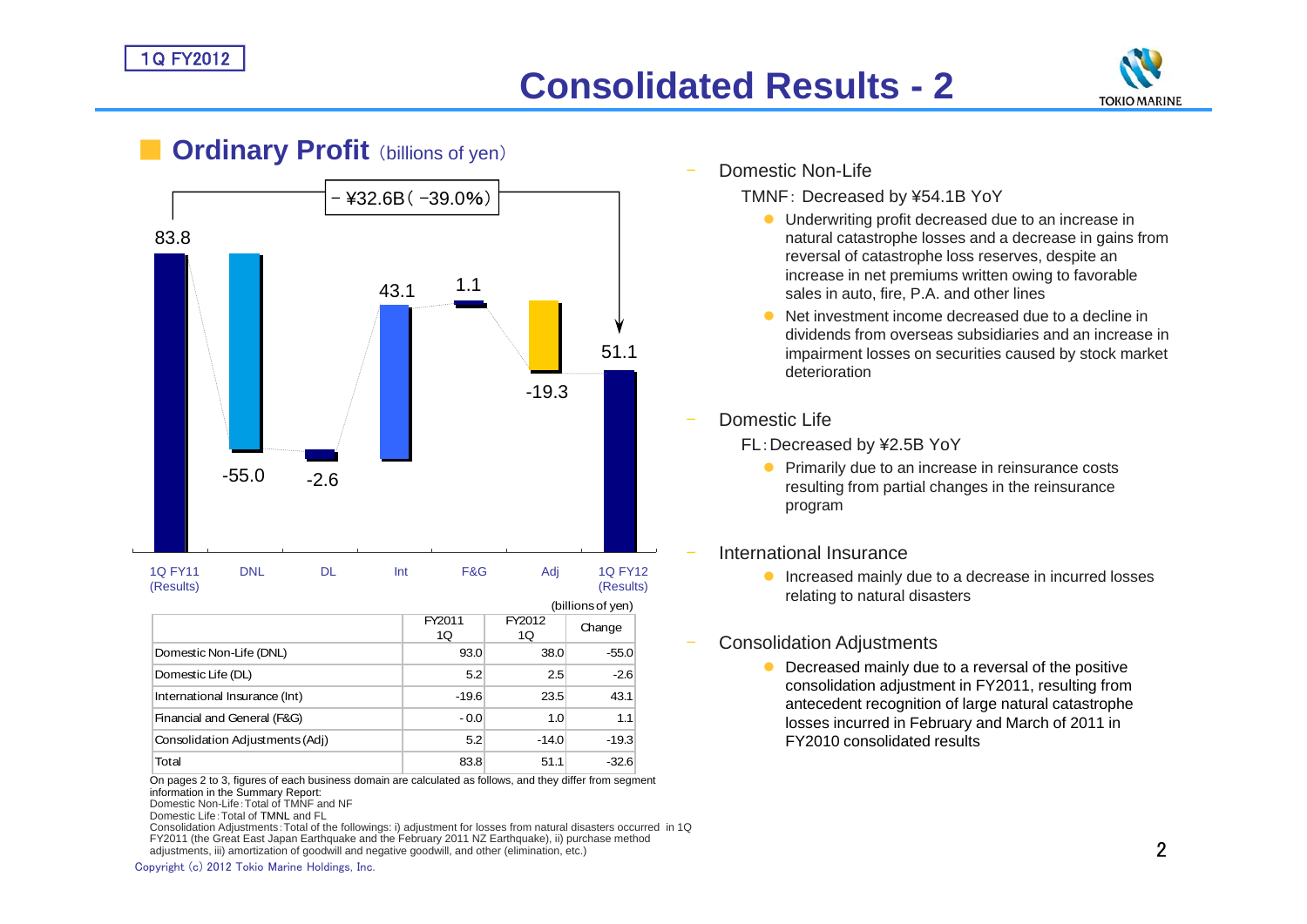# **Consolidated Results - 3**





|                                 | (billions of yen) |              |         |  |  |
|---------------------------------|-------------------|--------------|---------|--|--|
|                                 | FY2011<br>1Q      | FY2012<br>1Q | Change  |  |  |
| Domestic Non-Life (DNL)         | 69.1              | 27.1         | $-42.0$ |  |  |
| Domestic Life (DL)              | 3.3               | $-0.9$       | $-4.3$  |  |  |
| International Insurance (Int)   | $-16.3$           | 19.3         | 35.7    |  |  |
| Financial and General (F&G)     | $-0.4$            | 0.6          | 1.1     |  |  |
| Consolidation Adjustments (Adj) | $-0.5$            | $-12.5$      | $-12.0$ |  |  |
| Total                           | 55.1              | 33.6         | $-21.4$ |  |  |

### Domestic Non-Life

TMNF:Decreased by ¥41.3B YoY

• Due to the same factors decreasing ordinary profit, despite gains from reversal of price fluctuation reserves, in addition, the recognition of impairment losses on investment in subsidiaries and affiliates as extraordinary losses

#### Domestic Life

- FL:Decreased by ¥4.3B YoY
	- Due to the same factors decreasing ordinary profit in addition to a recording of extra retirement benefits as extraordinary losses
- International Insurance
	- **Increased due to the same factors increasing ordinary** profit

### Consolidation Adjustments

• Decreased due to the same factors decreasing ordinary profit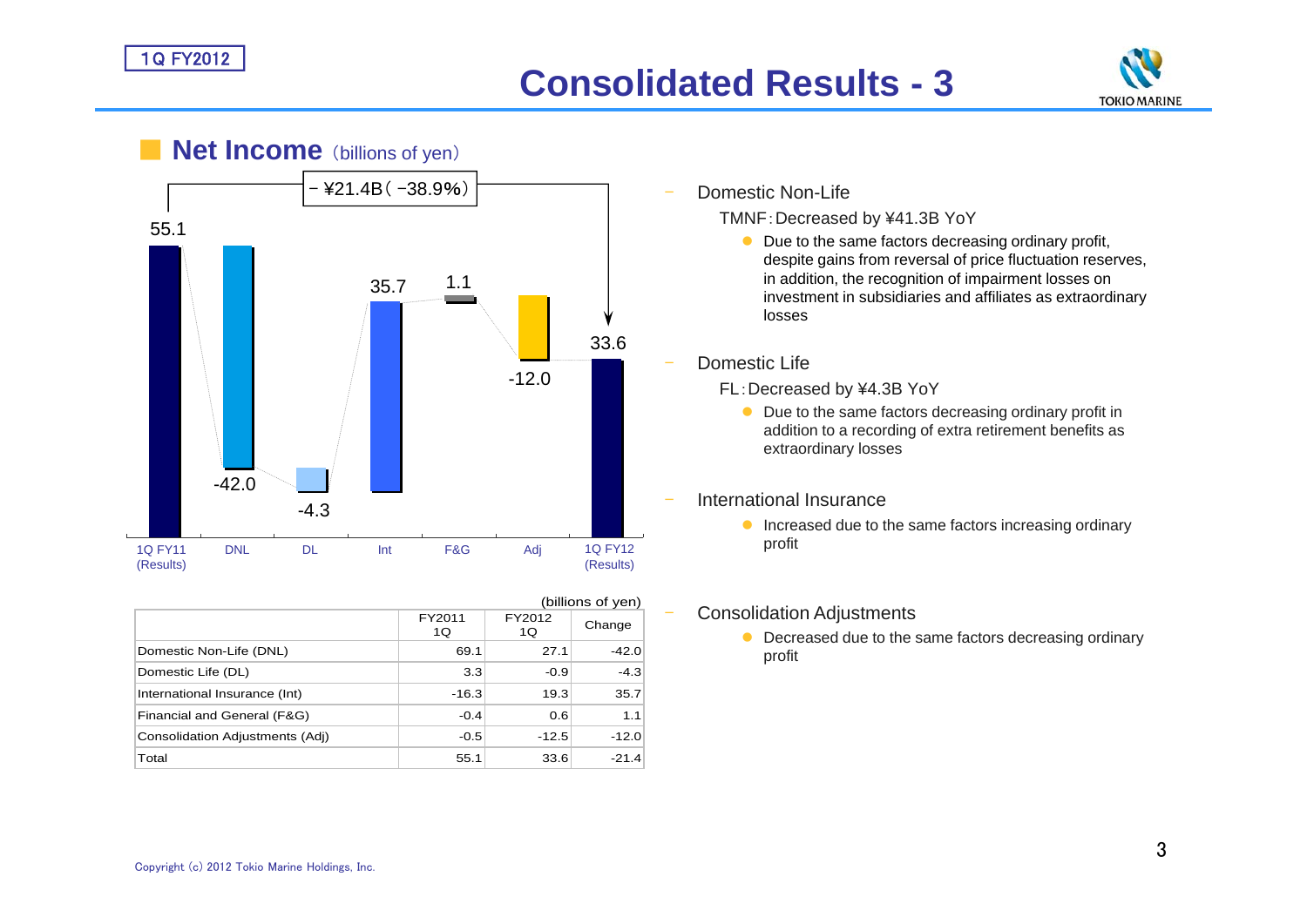**Domestic Non-Life - 1**

**Financial Results (TMNF)**



## **Changes in Major P/L Items**

| (billions of yen, except for %) |                                                                   |                                |                                                 |         |                       |            |
|---------------------------------|-------------------------------------------------------------------|--------------------------------|-------------------------------------------------|---------|-----------------------|------------|
|                                 |                                                                   | FY2011<br>1Q<br><b>Results</b> | FY2012<br>1Q<br>YoY<br>Change<br><b>Results</b> |         | FY2012<br>Projections |            |
|                                 | Underwriting profit/loss                                          | 41.4                           | 17.7                                            | $-23.7$ | $-57.3%$              | 44.0       |
|                                 | Net premiums written                                              | 442.0                          | 467.4                                           | 25.3    | 5.7%                  | 1,840.0    |
|                                 | Net premiums written<br>(Private insurance)                       | 391.3                          | 410.3                                           | 19.0    | 4.9%                  | 1,601.2    |
|                                 | Net claims paid*                                                  | $-353.1$                       | $-317.6$                                        | 35.5    | $-10.1%$              | $-1,288.8$ |
|                                 | Net claims paid*<br>(Private insurance)                           | $-267.6$                       | $-257.9$                                        | 9.6     | $-3.6%$               | $-1,049.3$ |
|                                 | Reversal of outstanding<br>$-65.0$<br>claims reserves             |                                | 17.5                                            | 82.5    | $-127.0%$             | 36.9       |
|                                 | Reversal of outstanding<br>claims reserves<br>(Private insurance) | 35.0                           | 17.5                                            | $-17.5$ | $-50.0%$              | 37.1       |
|                                 | Reversal of catastrophe<br>loss reserves                          | 33.6                           | 6.1                                             | $-27.5$ | $-81.9%$              | 10.6       |
|                                 | Net Investment income/loss                                        | 56.3                           | 24.4                                            | $-31.9$ | $-56.7%$              | 96.4       |
|                                 | Interest and dividends                                            | 61.7                           | 42.4                                            | $-19.3$ | $-31.3%$              | 121.8      |
|                                 | Gains/losses on sales<br>of securities                            | 0.5                            | 4.6                                             | 4.0     | 711.0%                | 29.3       |
|                                 | Impairment losses on securities                                   | $-2.0$                         | $-15.1$                                         | $-13.0$ | 623.5%                | 0.0        |
|                                 | Ordinary profit/loss                                              | 93.8                           | 39.6                                            | $-54.1$ | $-57.7%$              | 117.0      |
|                                 | Extraordinary gains/losses                                        | $-0.6$                         | 0.9                                             | 1.6     | $-243.3%$             | $-1.5$     |
| Net income/loss                 |                                                                   | 69.5                           | 28.1                                            | $-41.3$ | $-59.5%$              | 86.0       |

\* Including loss adjustment expenses

Underwriting Profit

Decreased by ¥23.7B YoY to ¥17.7B

- $\overline{\phantom{a}}$  Net premiums written increased due to positive effect of rate revisions and the sales tie-up with Meiji Yasuda Life Insurance Company in auto
- Net incurred losses in private insurance increased by ¥7.8B YoY
	- Net incurred losses from natural catastrophes<sup>\*</sup> increased by ¥14.6B YoY, including the massive low pressure in April, Typhoon Guchol, etc.
	- $\bullet$  Net incurred losses excluding natural catastrophes decreased by ¥6.8B YoY, owing to a decline in incurred losses for fire and auto insurance
- Status Gains from reversal of catastrophe loss reserves decreased due to a decrease in net claims paid
- ( \*) Including net incurred losses from the Great East Japan Earthquake and Thai Flood

### Net Investment Income

Decreased by ¥31.9B YoY to ¥24.4B

- **N** Due to a decrease in dividends from overseas subsidiaries
- Due to an increase in impairment losses on securities caused by stock market deterioration
- Net Income

Decreased by ¥41.3B YoY to ¥28.1B due to the factors statedabove as well as impairment losses on investment in subsidiaries and affiliates (recorded as an extraordinary loss), despite gains from reversal of price fluctuation reserves (recorded as an extraordinary gain)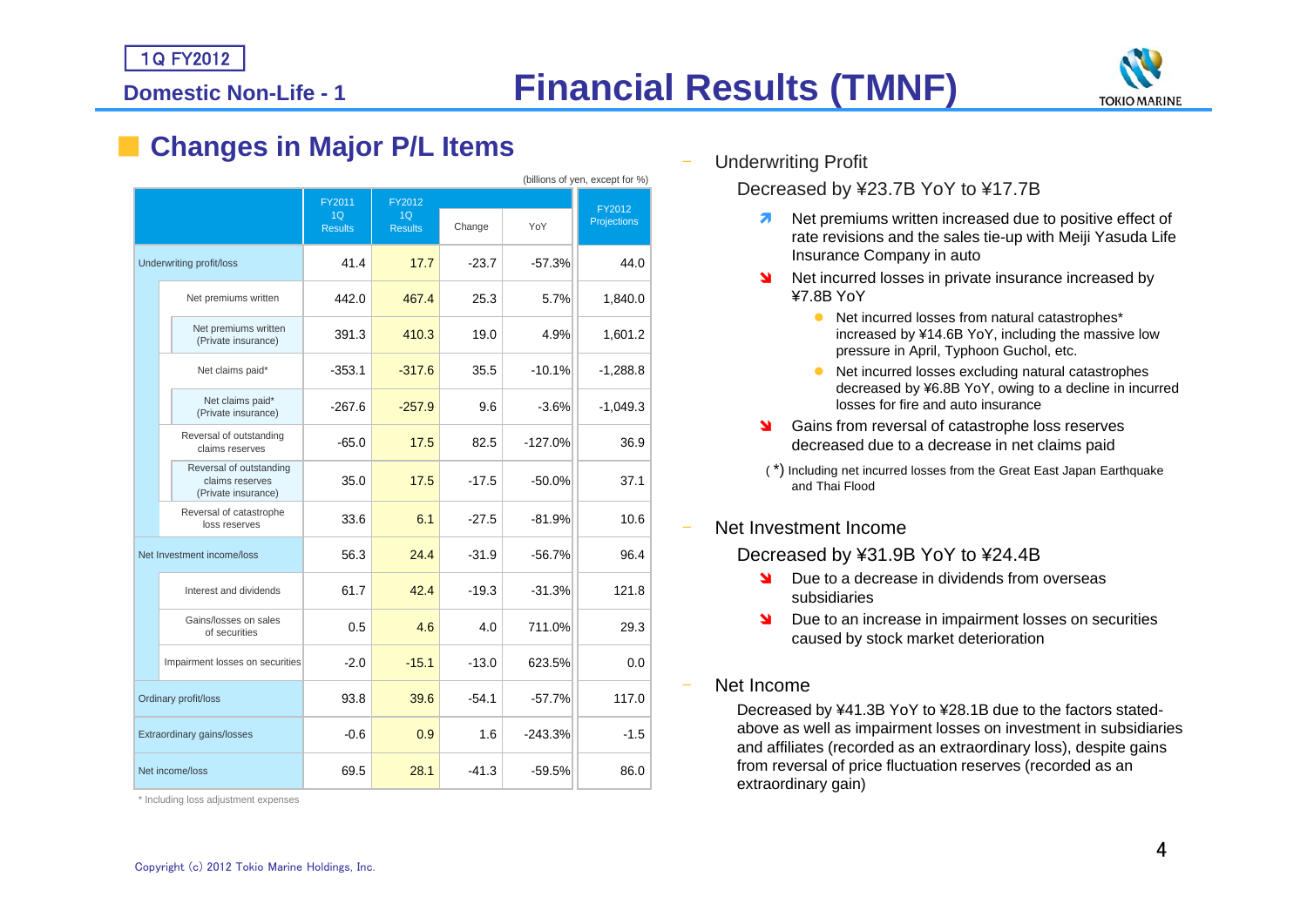

#### ■**Combined Ratio (Private insurance: W/P basis)**

### **1Q Results in Past Three Fiscal Years**



|                          | FY2010<br>1Q | FY2011<br>1 <sub>O</sub> | FY2012<br>1 <sub>O</sub> | YoY<br>Change |
|--------------------------|--------------|--------------------------|--------------------------|---------------|
| Net premiums written     | 388.3        | 391.3                    | 410.3                    | 19.0          |
| Net claims paid*         | 235.5        | 267.6                    | 257.9                    | $-9.6$        |
| <b>Business expenses</b> | 135.1        | 130.0                    | 133.4                    | 3.4           |
| Corporate expenses       | 59.5         | 55.1                     | 55.8                     | 0.7           |
| Agency commissions       | 75.6         | 74.9                     | 77.6                     | 2.7           |
| Ref: E/I basis L/R       | 58.0%        | 61.9%                    | 61.8%                    | $-0.1%$       |

(\*) Including loss adjustment expenses

Copyright (c) 2012 Tokio Marine Holdings, Inc.

#### Loss Ratio

- **Improved by 5.5 points YoY to 62.9%** 
	- $\overline{\mathbf{z}}$ Due to an increase in net premiums written in auto, etc.
	- $\overline{\phantom{a}}$  Due to a decrease in net claims paid, particularly those from natural catastrophes
- $\bullet$ Improved in auto by 2.2 points YoY to 67.1%

### Expense Ratio

- Improved by 0.7 points YoY to 32.5%
	- **7** Corporate expense ratio improved by 0.5 points YoY to 13.6%, due to an increase in net premiums written
	- A Agency commission ratio improved by 0.2 points YoY to 18.9% despite an increase in agency commissions in line with premium growth

### Combined Ratio

(billions of yen)

Improved by 6.2 points YoY to 95.4% owing to improvements in loss ratio and expense ratio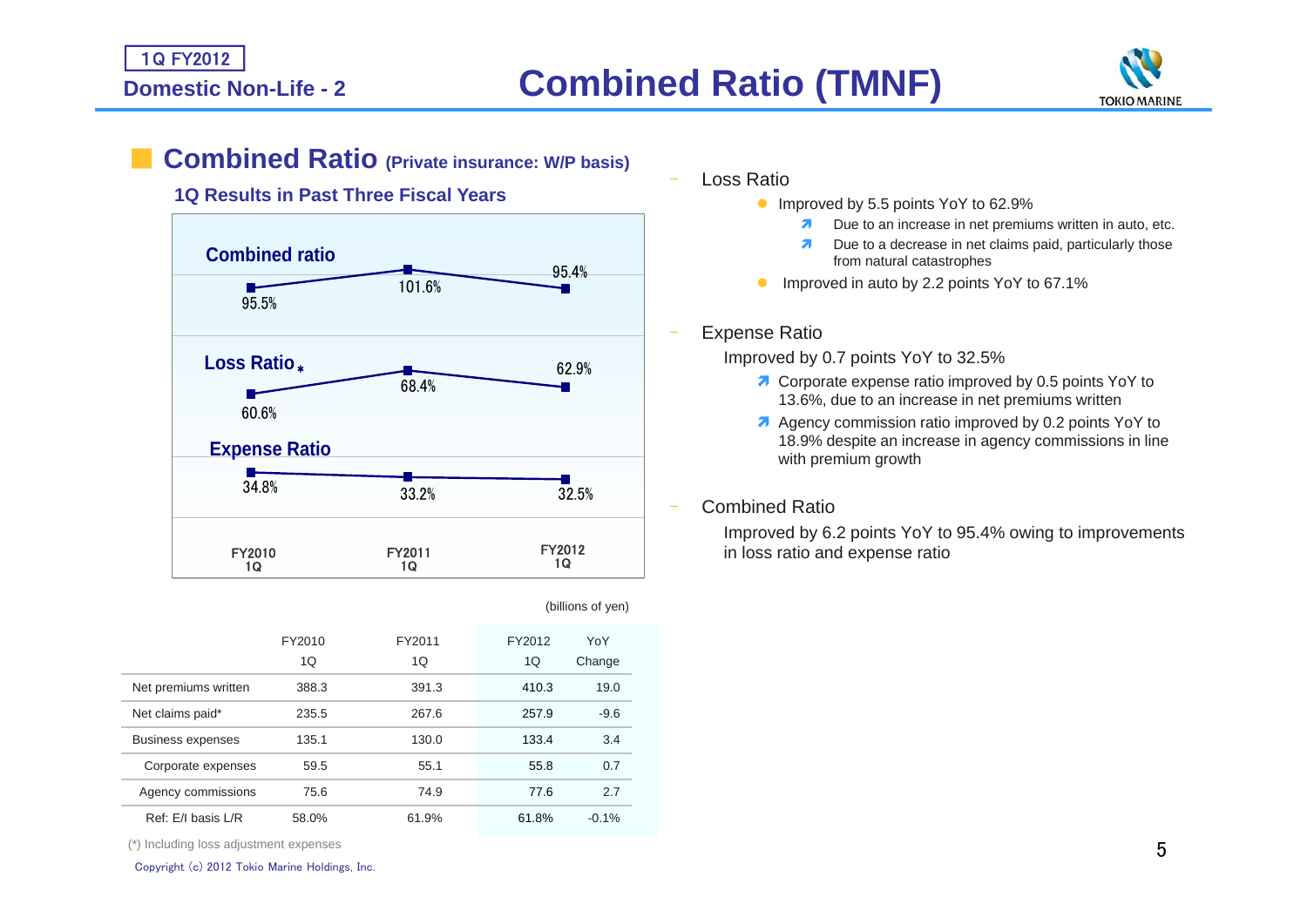

### ■ Net Premiums Written by Line

|                            | (billions of yen, except for %) |                |             |  |  |  |  |
|----------------------------|---------------------------------|----------------|-------------|--|--|--|--|
|                            | FY2011                          | FY2012         |             |  |  |  |  |
|                            | 1 <sub>O</sub>                  | 1Q             | YoY         |  |  |  |  |
|                            | <b>Results</b>                  | <b>Results</b> |             |  |  |  |  |
| Fire                       | 51.5                            | 55.1           | 7.0%        |  |  |  |  |
| <b>Marine</b>              | 14.4                            | 13.9           | $-3.7%$     |  |  |  |  |
| P.A.                       | 49.0                            | 52.3           | 6.8%        |  |  |  |  |
| Auto                       | 217.5                           | 228.3          | 4.9 %       |  |  |  |  |
| CALI                       | 48.8                            | 56.3           | 15.4 %      |  |  |  |  |
| Other                      | 60.6                            | 61.3           | 1.2%        |  |  |  |  |
| <b>Total</b>               | 442.0                           | 467.4          | 5.7%        |  |  |  |  |
| Private insurance<br>total | 391.3                           | 410.3          | 4.9<br>$\%$ |  |  |  |  |

## ■ **W/P Loss Ratio by Line**

|                            | FY2011                           | FY2012               |            |
|----------------------------|----------------------------------|----------------------|------------|
|                            | 1 <sub>O</sub><br><b>Results</b> | 1Q<br><b>Results</b> | Change     |
| Fire                       | 168.4 %                          | 79.8 %               | -88.6 pt   |
| <b>Marine</b>              | 67.0%                            | 62.9 %               | $-4.1$ pt  |
| P.A.                       | 43.9 %                           | 40.3%                | $-3.6$ pt  |
| Auto                       | 69.2 %                           | 67.1%                | $-2.2$ pt  |
| <b>CALI</b>                | 117.9 %                          | 105.8%               | $-12.1$ pt |
| Other                      | 44.5 %                           | 50.5%                | 6.1 pt     |
| Total                      | 79.9 %                           | 68.0 %               | $-11.9$ pt |
| Private insurance<br>total | 68.4 %                           | 62.9%                | $-5.5$ pt  |

#### Major Factors of Changes in Net Premiums Written

- **•** Fire: Increased mainly due to i) revenue increase in the household sector owing to the sales tie-up with Meiji Yasuda Life Insurance Company, ii) growing post-earthquake demand, iii) rate hikes in commercial lines
- 0 Marine: Decreased mainly due to appreciation of the yen and lowered premiums rates in large contracts
- P.A.: Increased mainly due to favorable sales of nationwide group P.A. insurance for employment injury and "overseas travelers insurance" benefiting from an increase in number of people traveling overseas
- $\bullet$  Auto: Increased mainly due to a product and rate revisions and sales tieup with Meiji Yasuda Life Insurance Company
- 0 CALI: Increased due to rate revisions and a rise in new car sales
- O Other: Increased mainly due to revenue increase in liability insurance relating to construction
- Major Factors of Changes in W/P Loss Ratio
	- Fire: Improved mainly due to reversal effects of claim payments relating to the Great East Japan Earthquake in FY2011
	- O Marine: Improved mainly due to reversal effects of claim payments relating to the Great East Japan Earthquake in FY2011
	- P.A.: Improved mainly due to an increase in revenue and measures to improve underwriting results
	- Auto: Improved mainly due to an increase in revenue owing to a product and rate revisions
	- $\bullet$ CALI: Improved mainly due to revenue increase owing to rate revisions
	- $\bullet$  Other: Worsened due to a reversal effect of claim recovery in FY2011 relating to financial guarantee reinsurance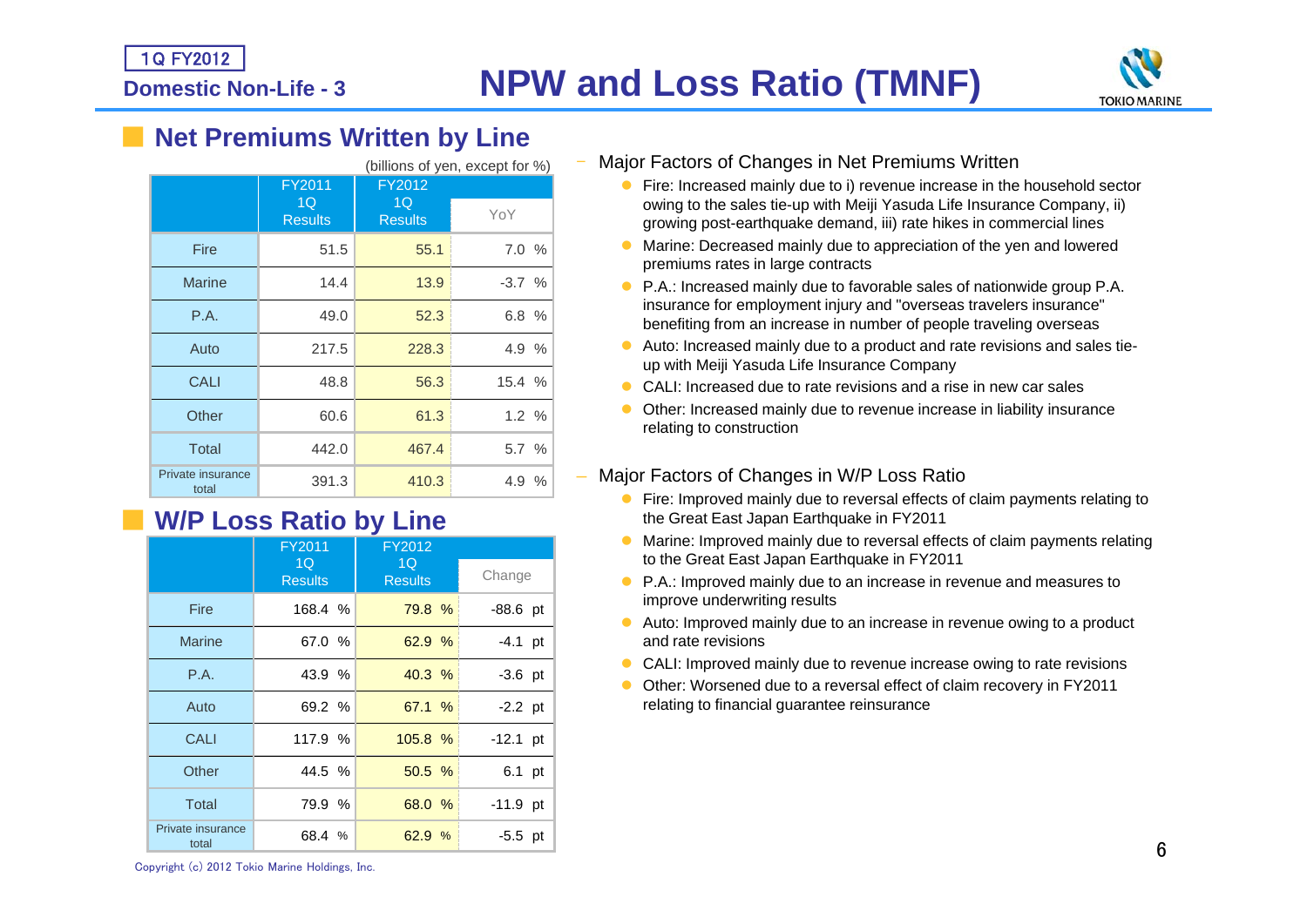**Domestic Non-Life - 4**

# **Financial Results (NF)**



## **Changes in Major P/L Items**

| (billions of yen, except for %) |                                                                   |                                |                                |        |           |                       |
|---------------------------------|-------------------------------------------------------------------|--------------------------------|--------------------------------|--------|-----------|-----------------------|
|                                 |                                                                   | FY2011<br>1Q<br><b>Results</b> | FY2012<br>1Q<br><b>Results</b> | Change | YoY       | FY2012<br>Projections |
|                                 | Underwriting profit/loss                                          | $-0.7$                         | $-0.9$                         | $-0.2$ |           | 0.3                   |
|                                 | Net premiums written                                              | 34.9                           | 35.6                           | 0.7    | 2.1%      | 138.2                 |
|                                 | Net premiums written<br>(Private insurance)                       | 30.9                           | 31.1                           | 0.2    | 0.8%      | 119.6                 |
|                                 | Net claims paid*                                                  | $-23.8$                        | $-24.0$                        | $-0.1$ | 0.7%      | $-90.2$               |
|                                 | Net claims paid*<br>(Private insurance)                           | $-17.6$                        | $-19.8$                        | $-2.2$ | 12.8%     | $-73.5$               |
|                                 | Reversal of outstanding<br>claims reserves                        | $-8.5$                         | $-0.6$                         | 7.8    |           | $-0.1$                |
|                                 | Reversal of outstanding<br>claims reserves<br>(Private insurance) | $-0.4$                         | $-0.6$                         | $-0.1$ |           | $-0.0$                |
|                                 | Reversal of catastrophe<br>loss reserves                          | $-0.5$                         | 1.0                            | 1.5    |           | $-0.6$                |
|                                 | Net Investment income/loss                                        | 0.3                            | $-0.1$                         | $-0.4$ | $-151.0%$ | 2.0                   |
|                                 | Interest and dividends                                            | 1.1                            | 1.0                            | $-0.1$ | $-14.1%$  | 4.3                   |
|                                 | Gains/losses on sales<br>of securities                            | 0.1                            | 0.1                            | 0.0    | 45.0%     | 0.4                   |
|                                 | Impairment losses on<br>securities                                | $-0.4$                         | $-1.0$                         | $-0.6$ | 134.5%    | $-0.1$                |
|                                 | Ordinary profit/loss                                              | $-0.7$                         | $-1.6$                         | $-0.8$ |           | 2.2                   |
|                                 | Extraordinary gains/losses                                        | 0.0                            | 0.5                            | 0.4    | 600.3%    | $-0.2$                |
|                                 | Net income/loss                                                   | $-0.3$                         | $-1.0$                         | $-0.6$ |           | 1.2                   |
|                                 |                                                                   |                                |                                |        |           |                       |
|                                 | Net loss ratio                                                    | 68.4%                          | 67.4%                          | $-0.9$ |           | 65.3%                 |
|                                 | Expense ratio                                                     | 36.0%                          | 34.1%                          | $-2.0$ | ä,        | 34.6%                 |
|                                 | Combined ratio                                                    | 104.4%                         | 101.5%                         | $-2.9$ |           | 99.9%                 |

Underwriting Profit

Decreased by ¥0.2B YoY to a loss of ¥0.9B

- **A** An increase in net premiums written mainly due to higher per-policy premiums of a new auto product
- An increase in gains from reversal of catastrophe loss reserves due to an increase in net claims paid relating to natural disasters
- $\overline{\mathbf{z}}$  Reduction of business expenses due to a decrease in personnel expenses reflecting a drop in number of employees, and a revision of agency commission scheme
- **An increase in incurred losses from natural** disasters including the massive low pressure in April, etc.

### Net Investment Income

Decreased by ¥0.4B YoY to a loss of ¥0.1B

**N**  Due to an increase in impairment losses on securities owing to a decline in stock prices and the appreciation of the yen

### Net Income

Decreased by ¥0.6B YoY to a loss of ¥1.0B due to decreases in both underwriting profit and net investment income, despite gains from reversal of price fluctuation reserves (recorded as an extraordinary gain)

\* Including loss adjustment expenses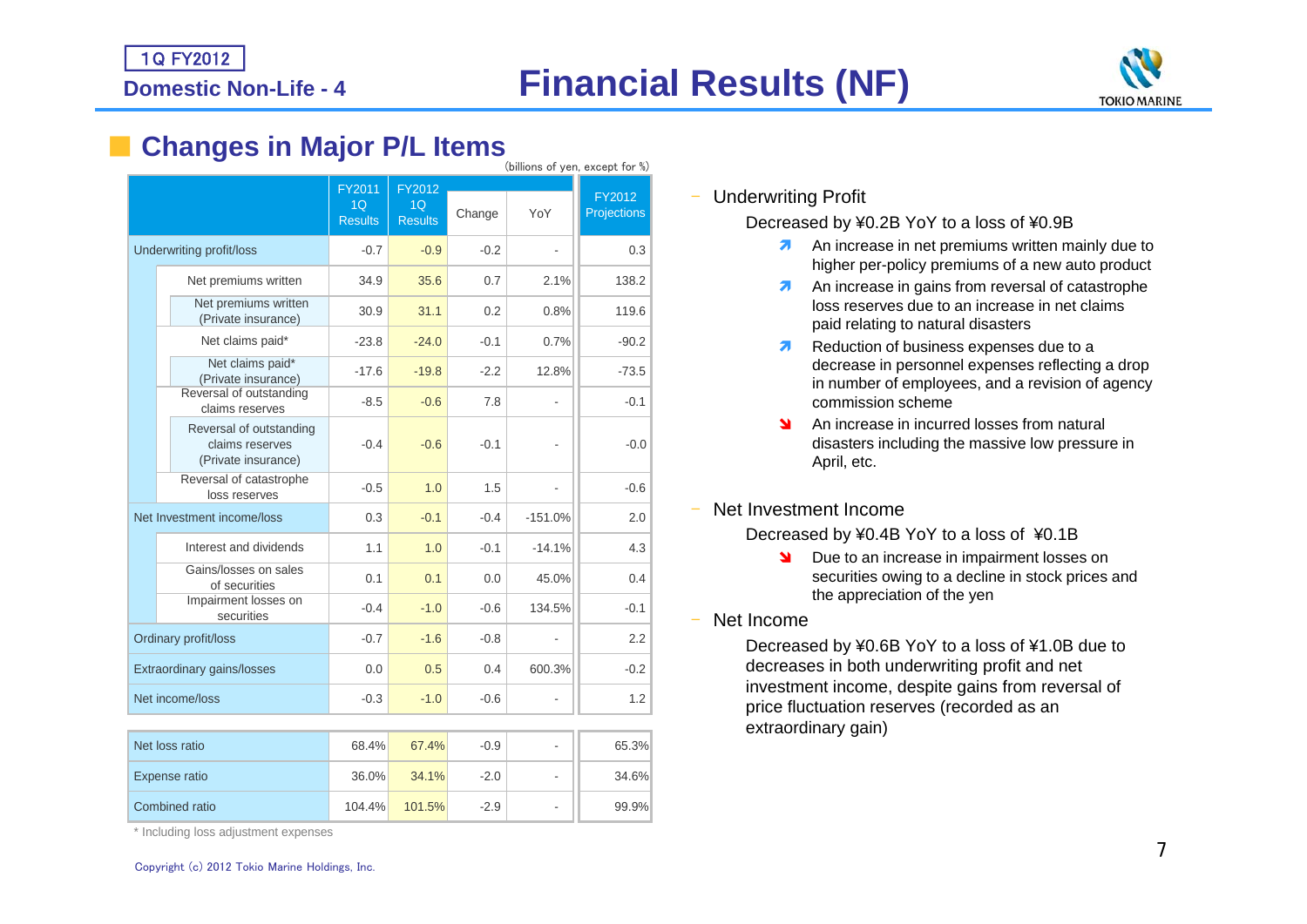**Domestic Life - 1**



### **Annualized Premiums (ANP)**



#### ■**Key Figures**

|                                  |        |        |        | (billions of yen) |
|----------------------------------|--------|--------|--------|-------------------|
|                                  | FY2010 | FY2011 | FY2012 | YoY               |
|                                  | 1Q     | 1Q     | 1Q     | Change            |
| Ordinary income                  | 123.7  | 132.1  | 144.6  | 12.5              |
| Insurance premiumes<br>and other | 107.1  | 113.4  | 123.0  | 9.6               |
| Ordinary profit                  | 7.9    | 6.4    | 7.9    | 1.5               |
| Net income                       | 3.9    | 2.8    | 2.9    | 0.0               |
| Core operating profit            | 8.0    | 6.2    | 7.2    | 1.0               |
|                                  |        |        |        |                   |

New Policies ANP

Increased by 37.1% YoY owing to strong sales of new policies in existing and new products in both first- and third-sector lines

• The first-sector line: Increased by 42.0% YoY mainly due to sales growth of life products for corporate customers and"Long-life support whole life" insurance

- The third-sector line: Increased by 12.6% YoY mainly due to revenue growth of "Medical Kit" and "Medical Kit Love"
- In-Force Policies ANP

Increased by 6.8% YoY in line with steady increase in new policies

Ordinary Income

Increased by ¥12.5B YoY mainly due to an increase in insurance premiums and other owing to the growth in in-force policies

Net Income

Approximately the same level as in 1Q FY2011, increased by ¥30M or 1.1% YoY to ¥2.9B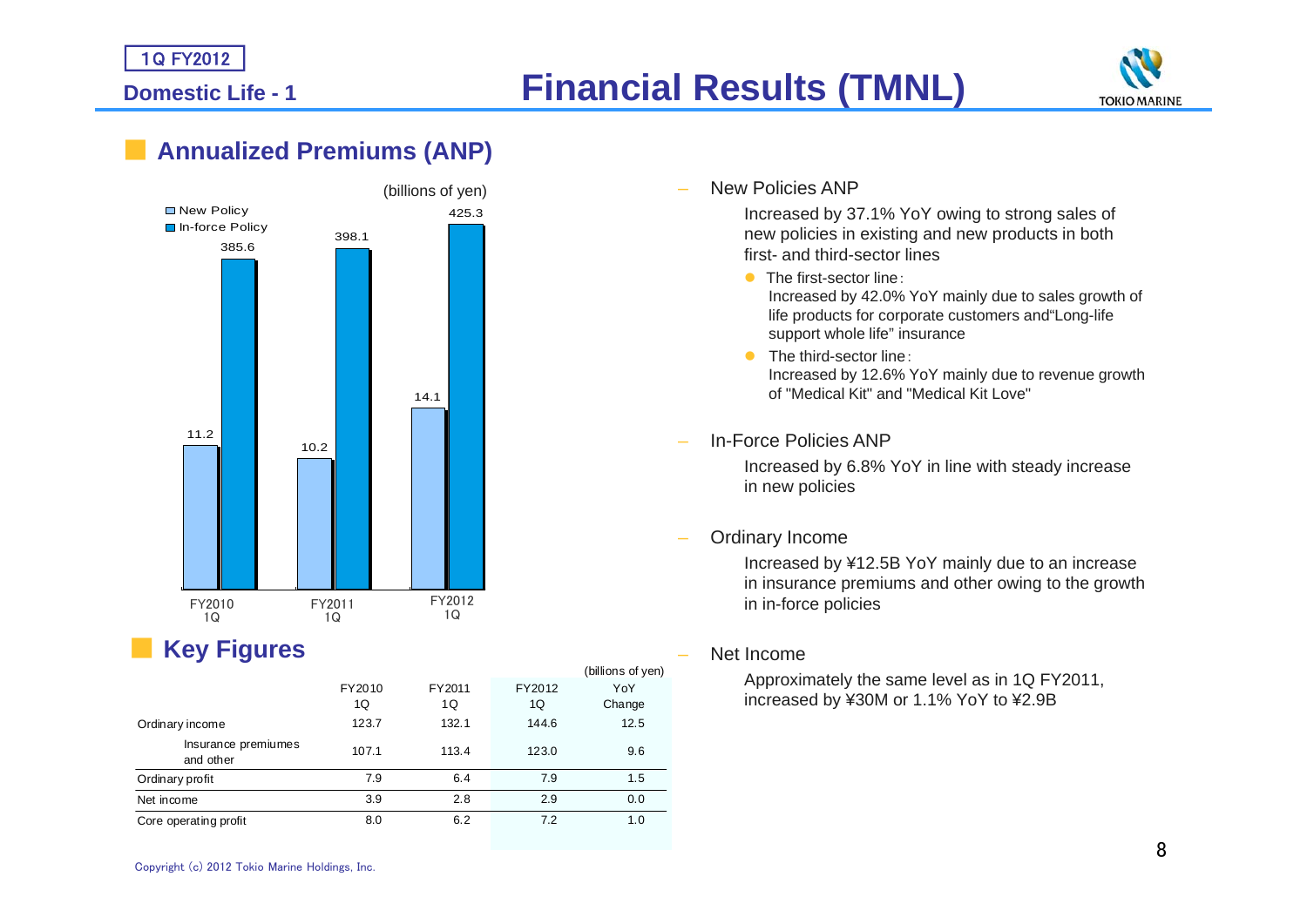

## ■ **Net Premiums Written (NWP)**

| (billions of yen, except for %) |                            |                                            |                                            |        |                             |  |                               |
|---------------------------------|----------------------------|--------------------------------------------|--------------------------------------------|--------|-----------------------------|--|-------------------------------|
|                                 |                            | FY2011<br>1 <sub>O</sub><br><b>Results</b> | FY2012<br>1 <sub>O</sub><br><b>Results</b> | YoY    | YoY<br>Change<br>(Excluding |  | FY2012<br>Projections         |
|                                 | <b>Applied FX rate</b>     | As of end-<br><b>Mar 2011</b>              | As of end-<br>Mar 2012                     | Change | FX effects)                 |  | As of end-<br><b>Mar 2012</b> |
|                                 | Philadelphia               | 40.5                                       | 42.9                                       | 6%     | 7%                          |  | 191.0                         |
|                                 | Delphi <sup>*1</sup>       |                                            |                                            |        |                             |  | 67.0                          |
|                                 | North America              | 9.8                                        | 11.3                                       | 16%    | 18%                         |  | 46.0                          |
|                                 | Kiln                       | 22.3                                       | 26.9                                       | 21%    | 23%                         |  | 97.0                          |
|                                 | Europe & Middle<br>East    | 5.6                                        | 6.2                                        | 10%    | 12%                         |  | 19.0                          |
|                                 | South & Central<br>America | 18.1                                       | 17.1                                       | $-6%$  | 7%                          |  | 74.0                          |
|                                 | Asia                       | 16.0                                       | 16.8                                       | 5%     | 8%                          |  | 67.0                          |
|                                 | Reinsurance                | 25.9                                       | 26.8                                       | 4%     | 5%                          |  | 70.0                          |
|                                 | <b>Total Non-Life</b>      | 138.5                                      | 148.3                                      | 7%     | 10%                         |  | 631.0                         |
|                                 | $Life^{\star 2}$           | 8.1                                        | 11.8                                       | 45%    | 47%                         |  | 41.0                          |
|                                 | <b>Total</b>               | 146.6                                      | 160.1                                      | 9%     | 12%                         |  | 672.0                         |

\*1 Delphi's "FY2012 projections" is the tentative projection for six months from July to December 2012 \*2 Sino Life Insurance Co., Ltd. (Chinese life insurance company) has been removed from FY2011 and FY2012 results and projections due to the decrease in percentage of voting rights to less than 15% during the previous Mid-term plan (FY2008-FY2011)

- NWP Increased by 9% YoY due to the organic growth of each business
	- $\bullet$  Philadelphia Increased due to the increase of new policies and upward rate revisions
	- $\bullet$  Kiln Increased due to the increase in marine business and the upward rate revisions in reinsurance business
	- $\bullet$ Asia

Increased mainly driven by the expansion of personal auto insurance business supported by steady economic growth

 $\bullet$ **Reinsurance** 

Increased due to the expansion of casualty business and operations in Australia and Switzerland branches

 $\bullet$ Life

> Increased mainly driven by the expansion of bank channel sales in Singapore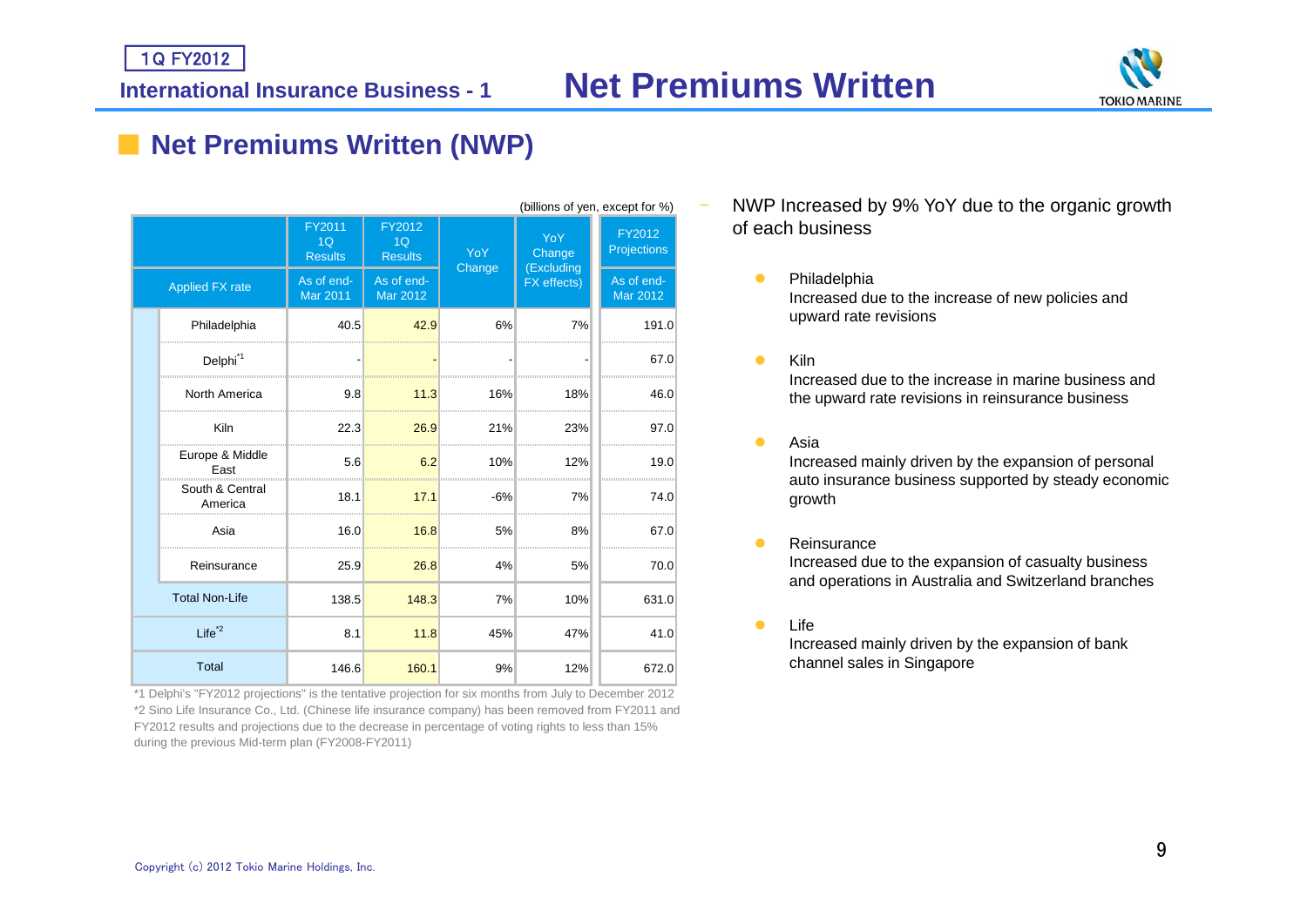# **International Insurance Business - 2 Adjusted Earnings**



## ■ **Adjusted Earnings** –

| (billions of yen, except for %) |                                                             |                               |                         |        |                           |                        |
|---------------------------------|-------------------------------------------------------------|-------------------------------|-------------------------|--------|---------------------------|------------------------|
|                                 |                                                             | FY2011<br>1Q<br>Results       | FY2012<br>1Q<br>Results | YoY    | YoY<br>Change             | FY2012<br>Projections  |
|                                 | <b>Applied FX rate</b>                                      | As of end-<br><b>Mar 2011</b> | As of end-<br>Mar 2012  | Change | (Excluding<br>FX effects) | As of end-<br>Mar 2012 |
|                                 | Philadelphia                                                | 2.9                           | 5.9                     | 99%    | 101%                      | 21.0                   |
|                                 | Delphi <sup>*1</sup>                                        |                               |                         |        |                           | 8.0                    |
|                                 | North America                                               | $-0.1$                        | 1.9                     |        |                           | 4.0                    |
|                                 | Kiln                                                        | $-9.9$                        | 1.5                     |        |                           | 13.0                   |
|                                 | Europe & Middle<br>East                                     | 0.3                           | 0.6                     | 122%   | 127%                      | 1.0                    |
|                                 | South & Central<br>America                                  | 0.7                           | 0.0                     |        |                           | 2.0                    |
|                                 | Asia                                                        | $-1.8$                        | $-2.1$                  |        |                           | 7.0                    |
|                                 | Reinsurance                                                 | $-11.6$                       | 2.8                     |        |                           | 11.0                   |
|                                 | <b>Total Non-Life</b>                                       | $-19.3$                       | 10.3                    |        |                           | 67.0                   |
|                                 | $Life^{\ast 2}$                                             | 0.3                           | 1.8                     | 433%   | 439%                      | 2.0                    |
|                                 | Home Office Expenses                                        | $-0.1$                        | $-0.2$                  |        |                           | $-1.0$                 |
|                                 | Total                                                       | $-19.0$                       | 11.9                    |        |                           | 68.0                   |
|                                 | Adjustment relating to<br>natural disasters in 1Q<br>FY2011 | 27.9                          | 0.0                     |        |                           |                        |
|                                 | Total<br>(After adjustment)                                 | 8.8                           | 11.9                    | 35%    | 32%                       | 68.0                   |

\*1 Delphi's "FY2012 projections" is the tentative projection for six months from July to December 2012 \*2 Sino Life Insurance Co., Ltd. (Chinese life insurance company) has been removed from FY2011 and FY2012 results and projections due to the decrease in percentage of voting rights to less than 15% during the previous Mid-term plan (FY2008-FY2011)

 Adjusted earnings increased by 35% YoY due to the recovery from the natural catastrophe losses in FY2011 and continuous efforts to improve profitability

 $\bullet$  Philadelphia Increased due to the decrease in natural catastrophe losses and efforts such as upward rate revisions to improve profitability

- $\bullet$ Delphi Planned to be consolidated from 3Q FY2012
- $\bullet$ Kiln

Increased due to the recovery from the natural catastrophe losses in FY2011 as well as the increase in NWP

 $\bullet$ Asia

> Decreased mainly due to the increase in provision for underwriting reserves associated with the liquidation of compulsory motor insurance pool of India

 $\bullet$ Reinsurance

Increased due to the recovery from the natural catastrophe losses in FY2011

 $\bullet$ Life

> EV increased due to the rising stock market in Singapore and Malaysia as well as the value of new business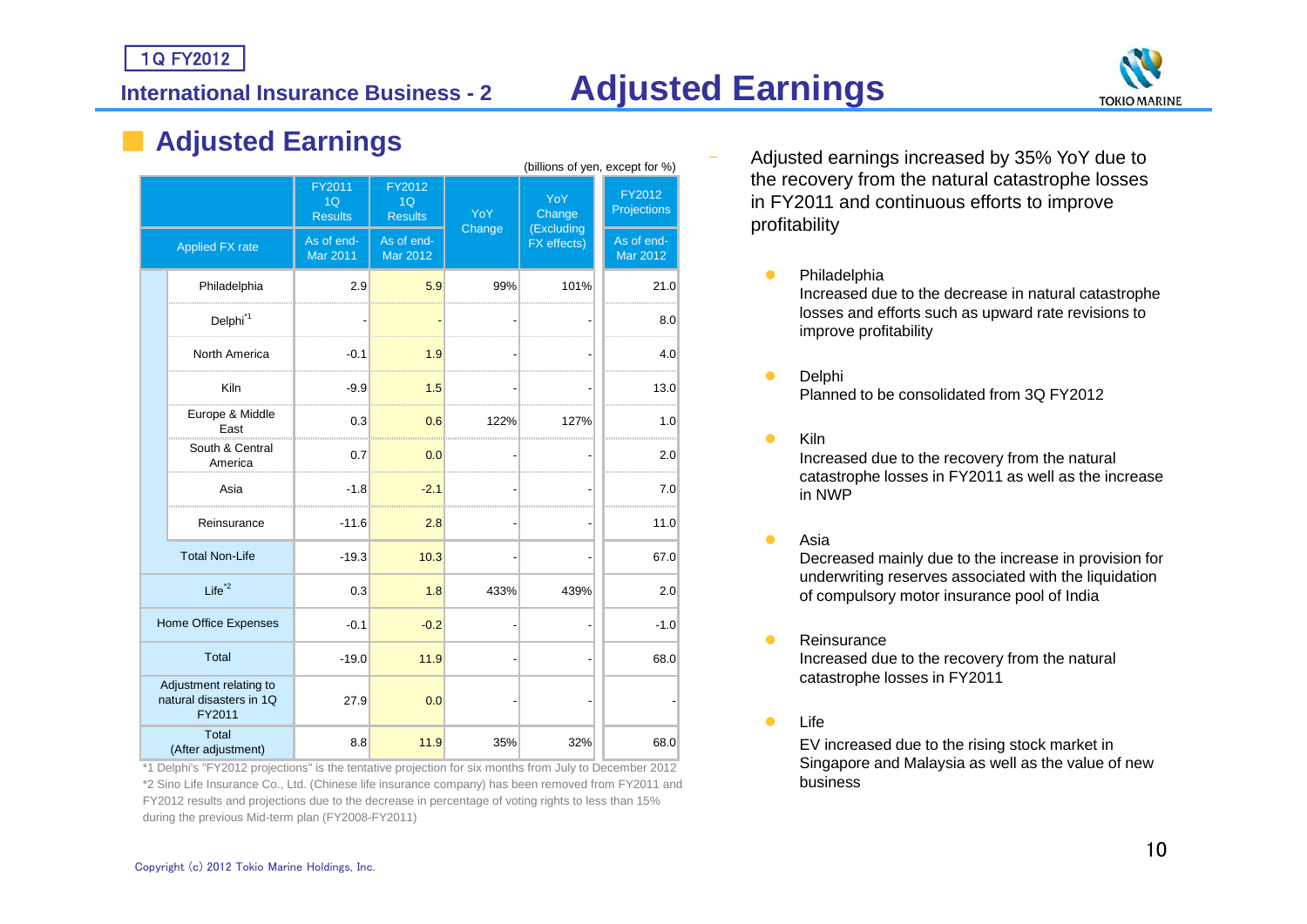

- •**Overview of Consolidated Results**
- • **1Q FY2012 Results of International Insurance Business**(**PHLY / Kiln**)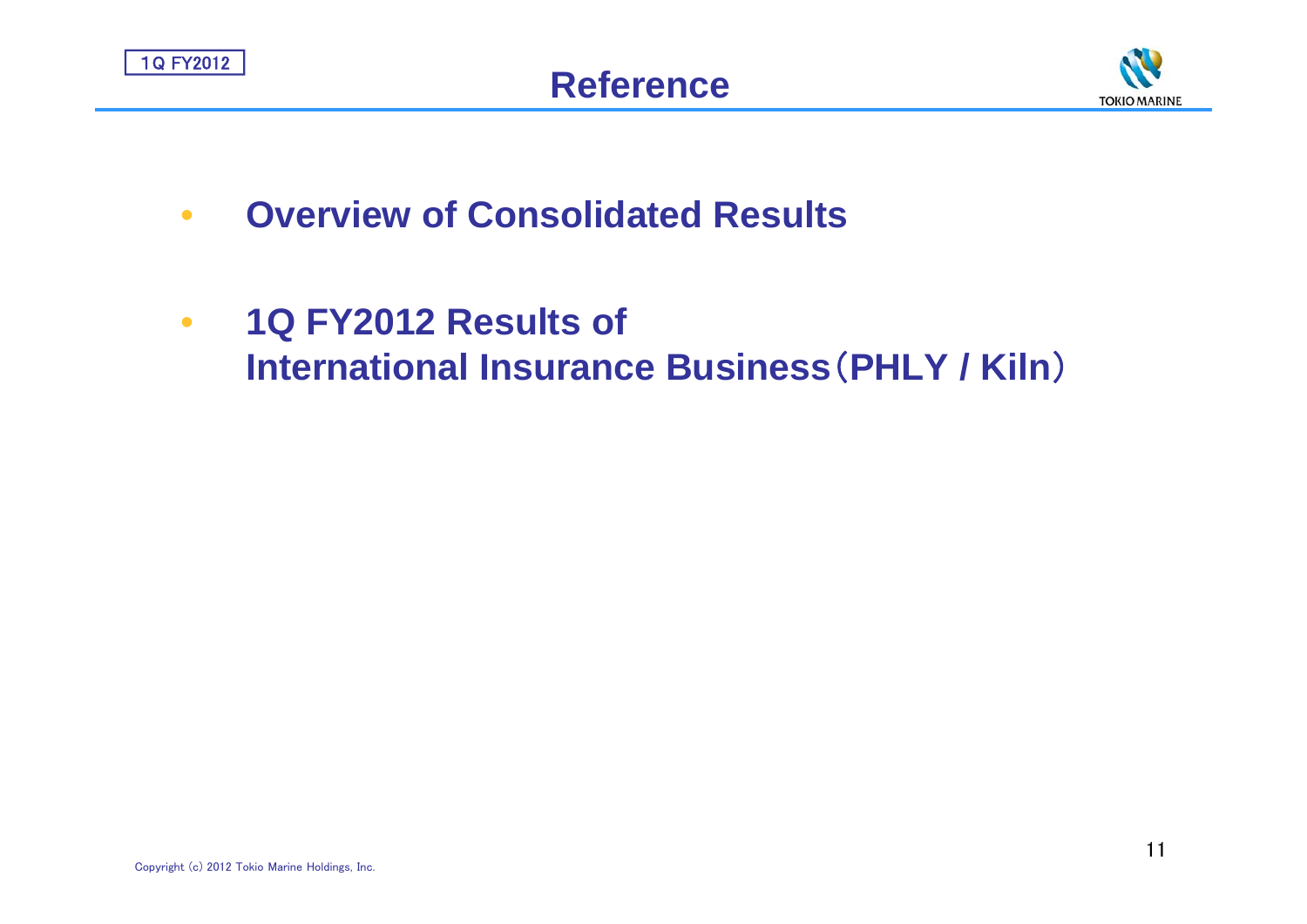# **Overview of Consolidated Results**



| (billions of yen, except for %)                                                                         |         |         |         |            |                            |          |  |
|---------------------------------------------------------------------------------------------------------|---------|---------|---------|------------|----------------------------|----------|--|
|                                                                                                         | FY2011  | FY2012  |         |            | FY2012                     |          |  |
| <b>Ordinary Profit</b>                                                                                  | 1Q      | 1Q      | Change  | YoY        | projections<br>(full year) | Progress |  |
| <b>Ordinary profit (TMHD Consolidated)</b>                                                              | 83.8    | 51.1    | $-32.6$ | $-39.0%$   | 165.0                      | 31.0%    |  |
| Tokio Marine & Nichido                                                                                  | 93.8    | 39.6    | $-54.1$ | $-57.7%$   | 117.0                      | 33.9%    |  |
| Nisshin Fire                                                                                            | $-0.7$  | $-1.6$  | $-0.8$  |            | $2.2^{\circ}$              |          |  |
| Tokio Marine & Nichido Life                                                                             | 4.7     | 4.6     | $-0.0$  | $-1.5%$    | 22.8                       | 20.4%    |  |
| Tokio Marine & Nichido Financial Life                                                                   | 0.5     | $-2.0$  | $-2.5$  | $-497.3%$  | $-17.5$                    |          |  |
| Overseas subsidiaries                                                                                   | $-19.6$ | 23.5    | $+43.1$ |            | 81.1                       | 29.0%    |  |
| Adjustment for losses relating to natural disasters in 1Q FY2011 in overseas subsidiaries <sup>38</sup> | 33.4    |         | $-33.4$ | $-100.0\%$ |                            |          |  |
| Financial and other business subsidiaries                                                               | $-0.0$  | 1.0     | $+1.1$  |            | 2.4 <sup>2</sup>           | 44.4%    |  |
| Purchase method adjustments                                                                             | $-2.8$  | $-1.3$  | $+1.4$  |            | $-4.1$                     |          |  |
| Amortization of goodwill/negative goodwill                                                              | $-1.5$  | $-1.7$  | $-0.2$  |            | $-15.8$                    |          |  |
| Other (Elimination, etc.)                                                                               | $-23.7$ | $-10.9$ | $+12.8$ |            | $-23.1$                    |          |  |

|                                                                                                         | FY2011  | FY2012           |         |           | FY2012                     |          |
|---------------------------------------------------------------------------------------------------------|---------|------------------|---------|-----------|----------------------------|----------|
| Net Income                                                                                              | 1Q      | 1 <sub>Q</sub>   | Change  | YoY       | projections<br>(full year) | Progress |
| Net income (TMHD Consolidated)                                                                          | 55.1    | 33.6             | $-21.4$ | $-38.9%$  | 105.0                      | 32.1%    |
| Tokio Marine & Nichido                                                                                  | 69.5    | 28.1             | $-41.3$ | $-59.5%$  | 86.0                       | 32.7%    |
| Nisshin Fire                                                                                            | $-0.3$  | $-1.0$           | $-0.6$  |           | 1.2 <sub>1</sub>           |          |
| Tokio Marine & Nichido Life                                                                             | 2.8     | 2.9 <sup>°</sup> | $+0.0$  | $+1.1%$   | 14.6                       | 19.9%    |
| Tokio Marine & Nichido Financial Life                                                                   | 0.5     | $-3.8$           | $-4.3$  | $-852.6%$ | $-19.3$                    |          |
| Overseas subsidiaries                                                                                   | $-16.3$ | 19.3             | $+35.7$ |           | 63.7                       | 30.4%    |
| Adjustment for losses relating to natural disasters in 1Q FY2011 in overseas subsidiaries <sup>38</sup> | 27.9    |                  | $-27.9$ | $-100.0%$ |                            |          |
| Financial and other business subsidiaries                                                               | $-0.4$  | 0.6              | $+1.1$  |           | 1.1                        | 62.5%    |
| Purchase method adjustments                                                                             | $-2.2$  | $-0.5$           | $+1.7$  |           | $-2.7$                     |          |
| Amortization of goodwill/negative goodwill                                                              | $-1.5$  | $-1.7$           | $-0.2$  |           | $-15.8$                    |          |
| Other (Elimination, etc.)                                                                               | $-24.6$ | $-10.2$          | $+14.4$ |           | $-23.8$                    |          |

※ Losses from the Great East Japan Earthquake and New Zealand Earthquake recognized in 1Q (from January 1, 2011 to March 31, 2011) of FY2011 of "Overseas subsidiaries" were adjusted to be recognized in FY2010 (ended March 31, 2011) in consolidated results. The same amount is reversed in FY2011 in consolidated results (the same adjustment also applies to adjusted earnings).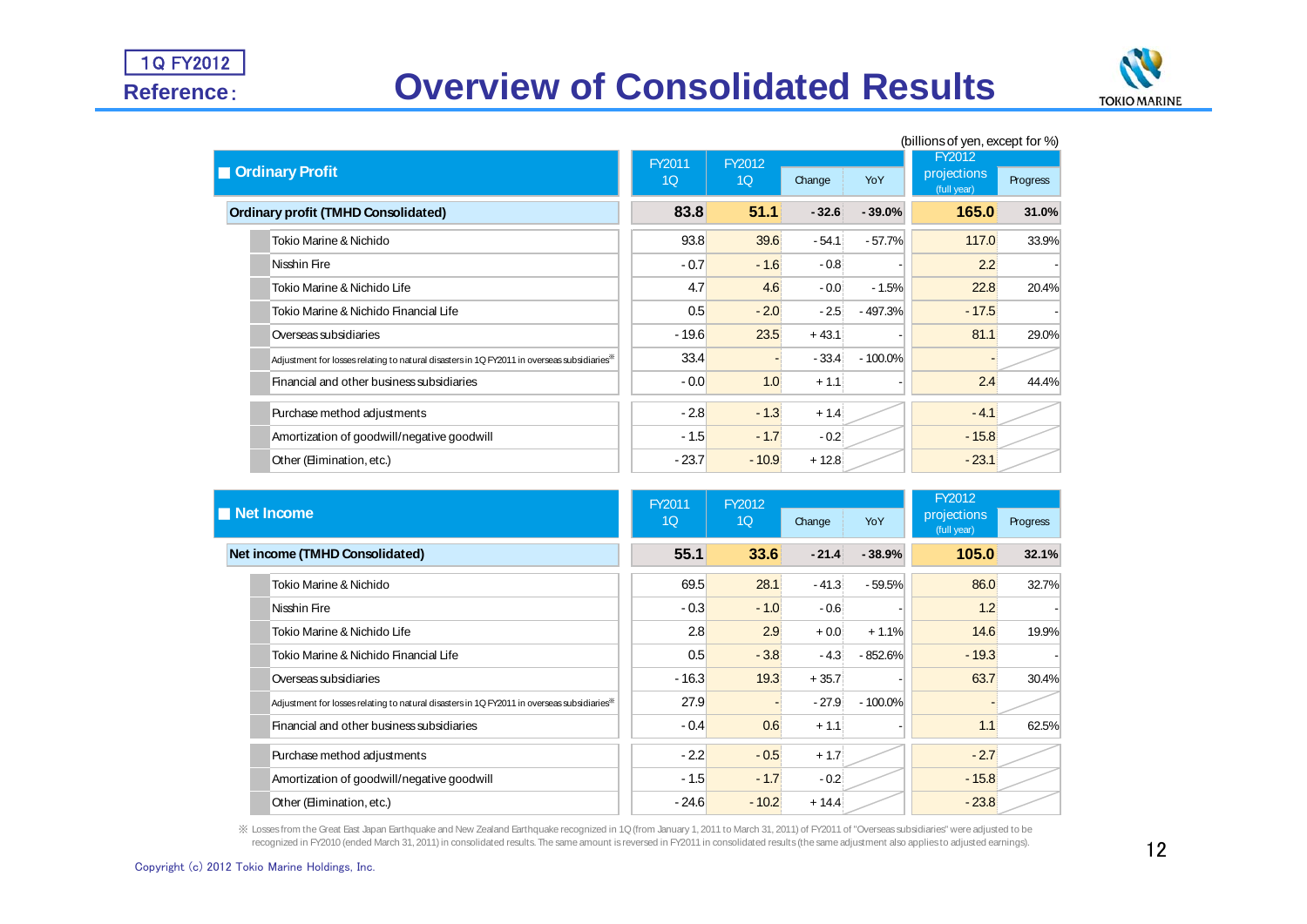

### Philadelphia

**International Insurance Business**

- Net Premiums Written (\$522M): Increased by 7% YoY, due to an increase in sales of new policies and continuing efforts such as upward rate revisions of the renewal policies
- Adjusted Earnings (\$72M): Significantly increased due to improvement of loss ratio by 10% YoY owing to a decrease in natural catastrophe losses

#### ■Kiln

- Net Premiums Written (£205M): Increased by 23% YoY, due to an increase in marine and the upward rate revisions in reinsurance business
- Adjusted Earnings (£11M): Significantly increased mainly due to the recovery from the natural catastrophe losses in FY2011

|                               |                                       |                                       | (Unit: USD in millions) | (Unit: GBP in millions)               |                                |               |
|-------------------------------|---------------------------------------|---------------------------------------|-------------------------|---------------------------------------|--------------------------------|---------------|
|                               | Philadelphia                          |                                       |                         | <b>Kiln</b>                           |                                |               |
|                               | <b>FY2011</b><br>1Q<br><b>Results</b> | <b>FY2012</b><br>1Q<br><b>Results</b> | Change<br>YoY           | <b>FY2011</b><br>1Q<br><b>Results</b> | FY2012<br>1Q<br><b>Results</b> | Change<br>YoY |
| Net premiums written          | 488                                   | 522                                   | 7%                      | 166                                   | 205                            | 23%           |
| Net premiums earned           | 499                                   | 509                                   | 2%                      | 133                                   | 146                            | 10%           |
| Incurred losses               | 358                                   | 314                                   | $-12%$                  | 194                                   | 71                             | $-63%$        |
| Commission/Corporate expenses | 145                                   | 150                                   | 3%                      | 40                                    | 49                             | 20%           |
| Underwriting profit           | $-5$                                  | 43                                    |                         | $-101$                                | 26                             |               |
| Net investment income/loss    | 46                                    | 50                                    | 9%                      | 2                                     | 5                              | 137%          |
| Net income                    | 36                                    | 72                                    | 99%                     | $-74$                                 | 15                             |               |
| Adjusted earnings             | 36                                    | 72                                    | 101%                    | $-74$                                 | 11                             |               |
| Loss Ratio*                   | 71.9%                                 | 61.8%                                 | $-10.1p$                | 145.4%                                | 48.8%                          | $-96.6p$      |
| Expense Ratio*                | 29.0%                                 | 29.5%                                 | 0.5p                    | 30.5%                                 | 33.4%                          | 2.9p          |
| Combined Ratio*               | 100.9%                                | 91.3%                                 | $-9.6p$                 | 175.9%                                | 82.2%                          | $-93.7p$      |

\*Denominator used is net premiums earned